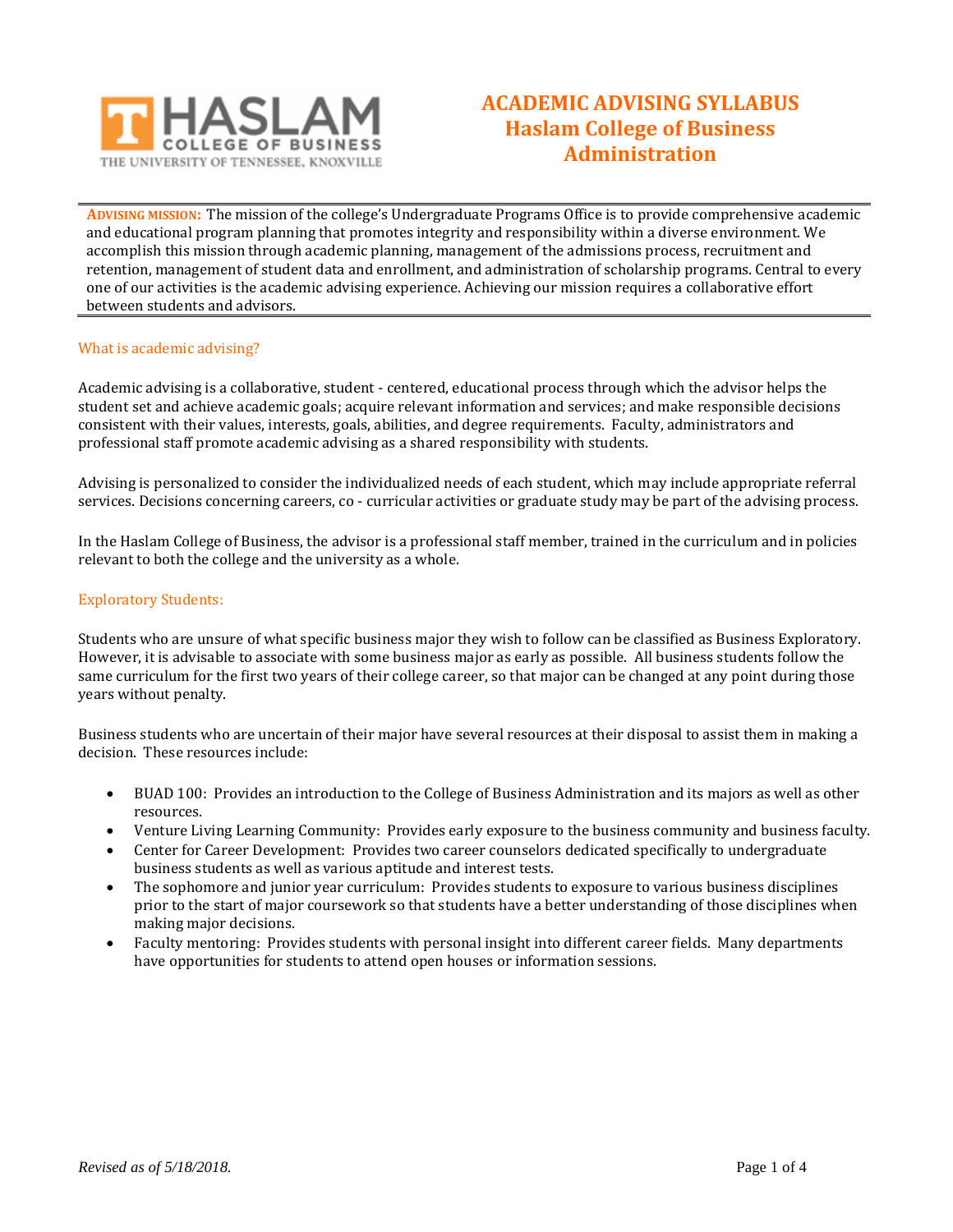# **STUDENT LEARNING OUTCOMES:** W*hat you will know, do and value as a result of your advising experience!*

Students will demonstrate they *know (by the end of the fall semester)*

- Curricular requirements, milestone courses, and course sequencing related to a chosen/ intended academic program in order to graduate in a timely fashion
- The career and professional development opportunities available as well as on-campus support for identification and exploration of career paths
- Academic policies and procedures
- Campus resources and support systems that promote academic success

Students will demonstrate they *can (by the end of spring semester)*

- Develop an academic plan and assess degree progress through graduation
- Critically reflect upon academic and career goals
- Develop skills and strategies for academic success that include accessing and using institutional resources, policies, and procedures
- Take responsibility for making decisions regarding their academic success

Students will demonstrate they *value/appreciate*

- The importance of academic planning and their role in the process (*by the end of spring semester)*
- The importance of enhancing their degree with co curricular/extracurricular and inter/intracultural experiences (*by the end of spring semester)*
- Their responsibilities as educated citizens of UT and of a democratic, diverse, and global society (*on-going)*
- The educational process and learning across the lifespan (*on- going)*
- The importance of developing mentoring relationships with faculty in their field of study *(on-going)*

# **ADVISING POLICY:**

 Students in the College of Business Administration must be advised every fall and spring semester prior to the release of their advising hold.

All students at the university should review carefully the prescribed curricula of the respective degree-granting units and should choose courses in accordance with their college preference. The student, not the advisor, bears the ultimate responsibility for educational planning, selecting courses, meeting course prerequisites, and adhering to policies and procedures.

#### **STUDENT RESPONSIBILITIES:**

- Schedule an advising appointment early each semester
- Complete exploration assignments previous to your advising appointment
- Review your curriculum in the Undergraduate Catalog and Academic Majors Guides
- Ensure you are on track to meet milestone or progression standards (if required for your major) by reviewing your DARS report and UTracK report
- Write down your current schedule and a tentative plan for next semester
- Write down any questions you have for your advisor
- Consult with your advisor before making drastic changes to an agreed-upon schedule
- Consult with your advisor on issues related to academic progress, a change in program, registration for study abroad, internships and coops, courses to be taken at another institution, withdrawal from courses, or withdrawal from the university
- Make final decisions and take responsibility for your academic career
- Pay attention to semester deadlines
- Read any e-mails or letters that are sent to you by your advisor, advising center, or academic college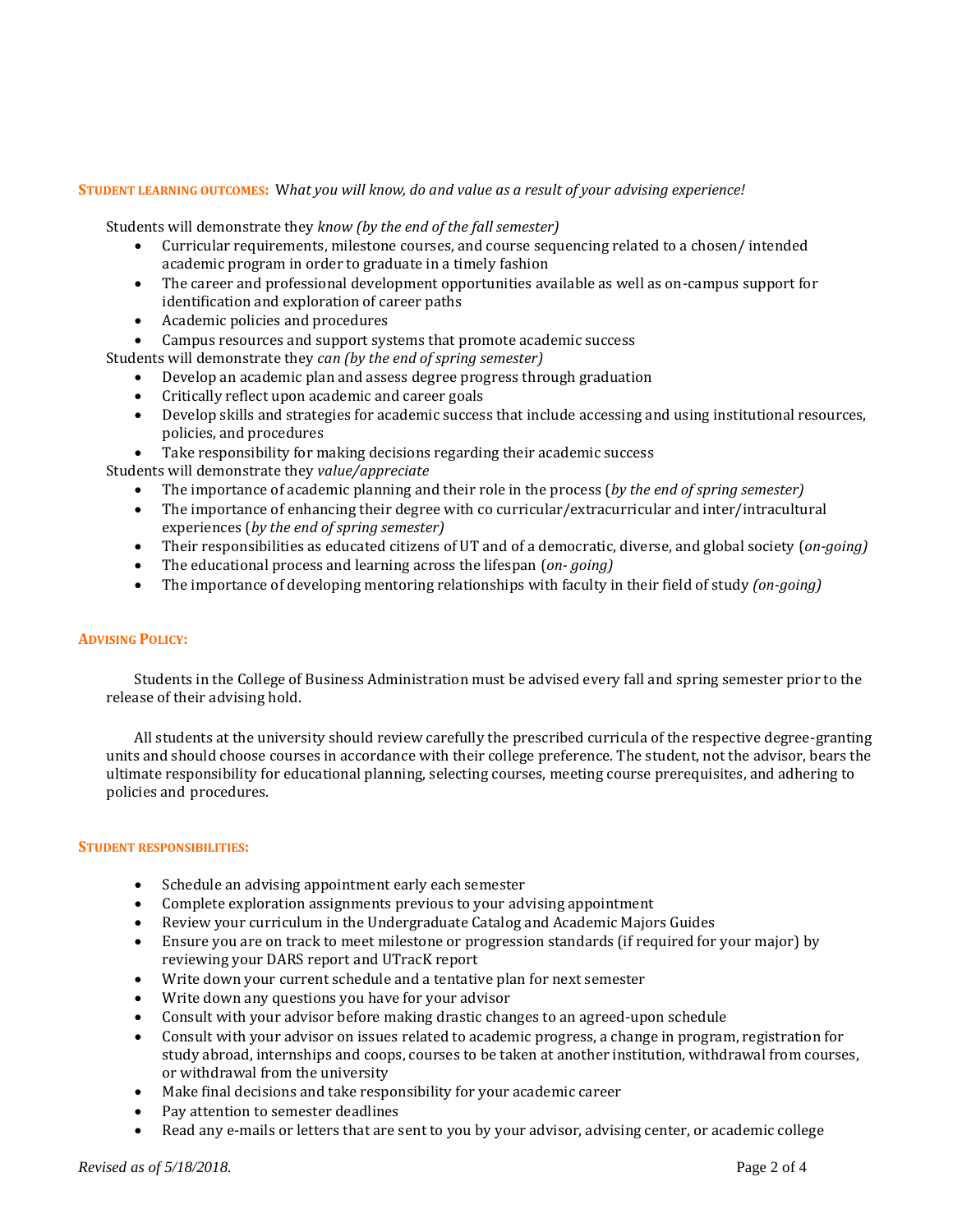- Keep any advising appointments you make
- Cancel any advising appointments that you are unable to attend

#### **ADVISOR RESPONSIBILITIES:**

- Be accessible to you during reasonable hours
- Provide a means through which you can schedule appointments
- Understand the curriculum, graduation requirements, and university policies
- Provide accurate information
- Discuss specific university, college, and departmental requirements, procedures, and deadlines
- Help you define and develop realistic goals and discuss the linkage between academic preparation and career opportunities
- Assist you in planning programs of study, both short-term and long-term, that are consistent with your abilities and interests; such as course load, academic background, program demands, and employment or personal commitments
- Refer you to other services, departments, and specific individuals as special needs are identified
- Monitor your progress toward educational goals and keep accurate, up-to-date records of academic progress
- Help you identify special needs and acquaint you with services and programs provided by the college and the university
- Respect your right to privacy of educational records and discuss confidential information only with appropriate individuals and for the purpose of serving your best interests
- Help you assume responsibility for your decisions and actions

# **IMPORTANT DATES IN THE ACADEMIC CALENDAR FALL/SPRING:**

| <u>August:</u>                                     | <u>Ianuary:</u>                         |
|----------------------------------------------------|-----------------------------------------|
| • Review your advising materials from Orientation  | • Be aware of drop/add dates and other  |
| • Be aware of drop/add dates and other deadlines   | deadlines                               |
| • If needed, see your advisor the first week of    | • Review your spring term action plan   |
| school                                             | • Attend Study Abroad Fair              |
| September - October:                               | <u> February - March:</u>               |
| • Schedule appointment with advisor to plan for    | • Schedule an appointment to meet with  |
| Spring                                             | your advisor to plan Summer/Fall        |
| • Attend Study Abroad Fair                         | • Complete your action plan assignments |
| • Attend Fall Job Fair (September)                 | previous to your advising appointment   |
|                                                    | • Attend Spring Job Fair (March)        |
| October - November:                                | <u> March – April:</u>                  |
| • Register for classes once eligible               | • Register for classes once eligible    |
| • Connect with and utilize University academic and | • Make plans for a productive summer    |
| social resources.                                  | (attend summer school, secure an        |
| • Check with academic coach in the Student Success | internship or volunteer in an area of   |
| Center on how to prepare for finals                | interest, participate in a study abroad |
|                                                    | program, secure a summer job            |
| December:                                          | May:                                    |
| • Final exams                                      | $\bullet$ Final exams                   |